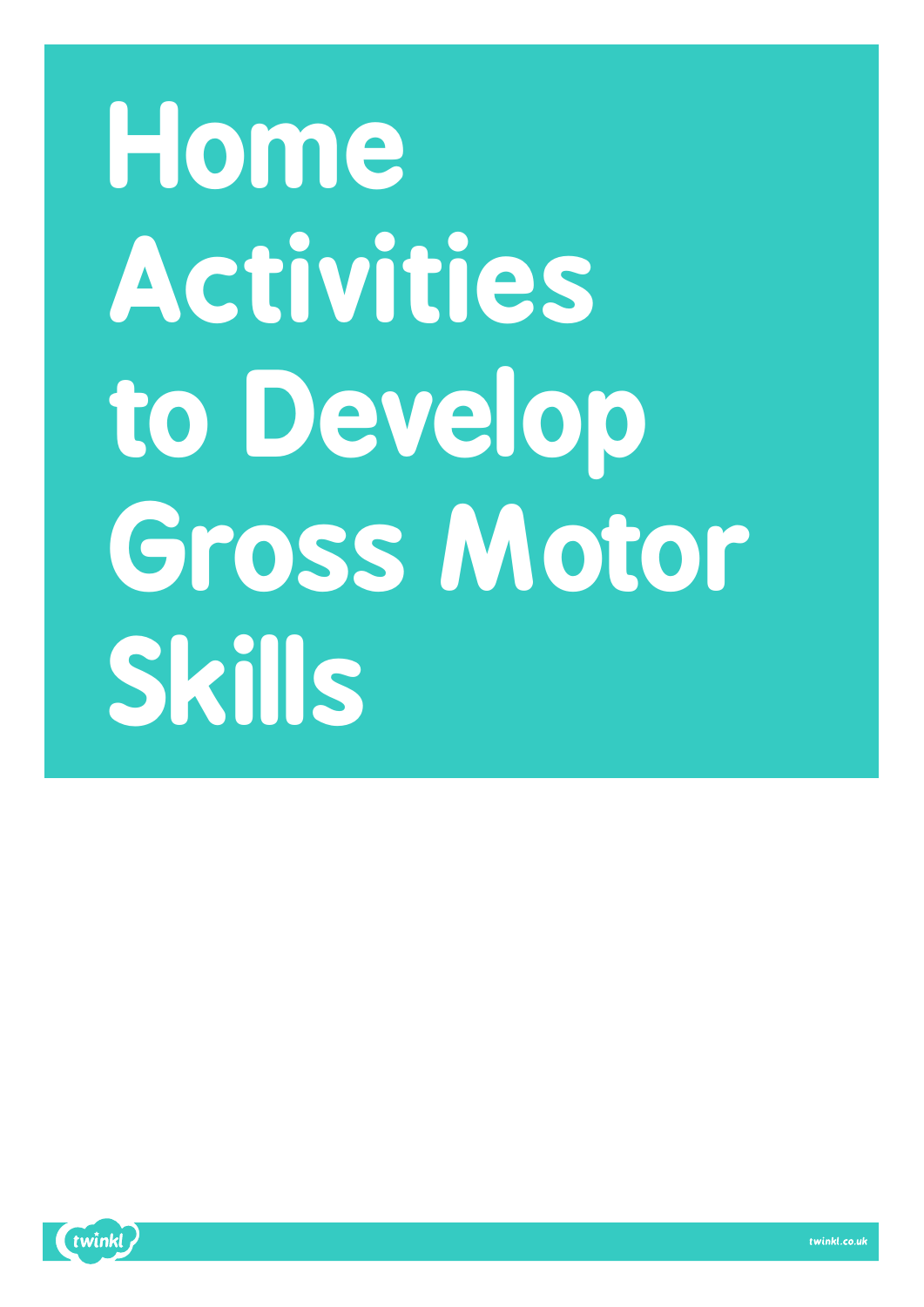### **Gross Motor Skills Groups**

This is one of a series of activities designed to aid the development of a child's gross motor skills. Each session begins with some warm up exercises to improve the children's balance, co-ordination, bi-lateral integration and spatial awareness. A range of equipment is used during the sessions that have been approved and recommended by physiotherapists and occupational therapists.

Most exercises are also attempted without vision.

#### **Equipment used**

Benches, hoops, quoits, cones, mats, physio balls, physio rolls, scoot boards, a variety of weights and sizes of balls, rocker board, bubble wrap, bean bags, tunnels, hockey sticks, markers and posts.

#### **How the equipment is used**

**Benches**: to walk forwards, backwards, sideways, on tiptoes, heels and heel to toe. To pull along whilst on stomach, crawl and step ups. Occasionally hoops are placed around the benches and the children crawl under or over them. The benches are usually put out on angles or straight lines.

**Quoits, cones and markers:** to make courses for the children to follow.

**Mats:** these are nearly always set out diagonally. Children follow the direction around the edge of the mats by walking, running, knee walking or using hockey sticks and balls.

**Tunnels:** to crawl through, to roll in and to roll balls through.

**Physio ball and roll**: to sit on, lay on (front and back), to act as support.

**Rocker board:** for balance.

**Variety of balls:** different weights and sizes for visual and spatial perception.

**Scoot boards:** to lay on, sit on and kneel on.

**Edra cones and hoops:** are used to make an obstacle course. All the warm up exercises for balance, body awareness, body perception and co-ordination are attempted without vision.

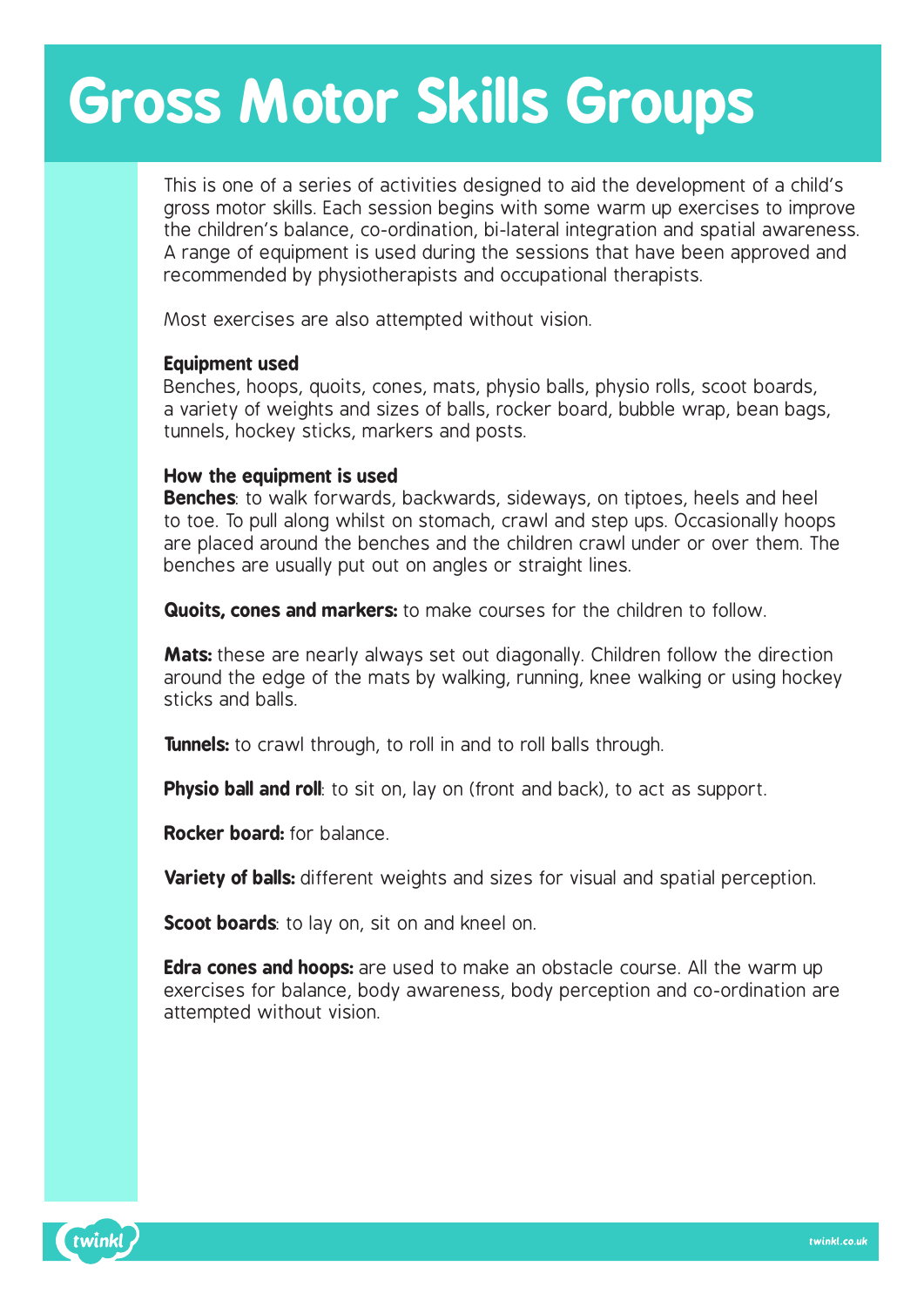## **Activities for Home**

All these exercises can help to improve hand/eye/foot co-ordination, hand/ finger/wrist strength/shoulder/arm/leg strength, balance, body and spatial awareness.

If the exercises involve being stood up then make sure the child is stood straight, feet pointing forwards, shoulders back and looking straight ahead. Sponge exercises can also be attempted in the bath.

- •Put a small sponge ball into the palm of your left hand and with your arm outstretched in front of you, squeeze the ball to the count of 10.
- •Put a small ball into the palm of your right hand and with your arm outstretched in front of you, squeeze the ball to the count of 10. Then open your hand. Repeat 10 times. Repeat with the left hand.
- •Get a piece of bubble wrap and use each finger alternately to pop the bubbles.
- •Get a piece of bubble wrap and pop the bubbles using your thumb and finger together.
- •Get a piece of bubble wrap and try to pop the bubbles with your toes.
- •Get a large piece of bubble wrap, hold one end in each hand and wring it to pop the bubbles.
- •Get a tea towel or piece of cloth and wring it backwards and forwards.
- •Get a piece of paper and squeeze it into a ball. Use your left hand, right hand and then both hands.
- •Get a piece of paper and fold it into the smallest piece possible using your finger and thumb.
- •Make a dough recipe (salt dough, play dough or bread dough) then knead the dough using your right hand, left hand and both hands.
- •Throw and catch a balloon individually or with a partner tracking the balloon with your eyes.
- •Crawl across the floor whilst blowing a balloon.
- •Sit on a chair with your back straight, feet flat on the floor and stand up and sit down. Repeat this 10 times.
- •Use your stairs for step-ups. Step up with your right leg first, then your left, then come back down with your left leg first. Alternate which leg you start with. (Facing up the stairs)